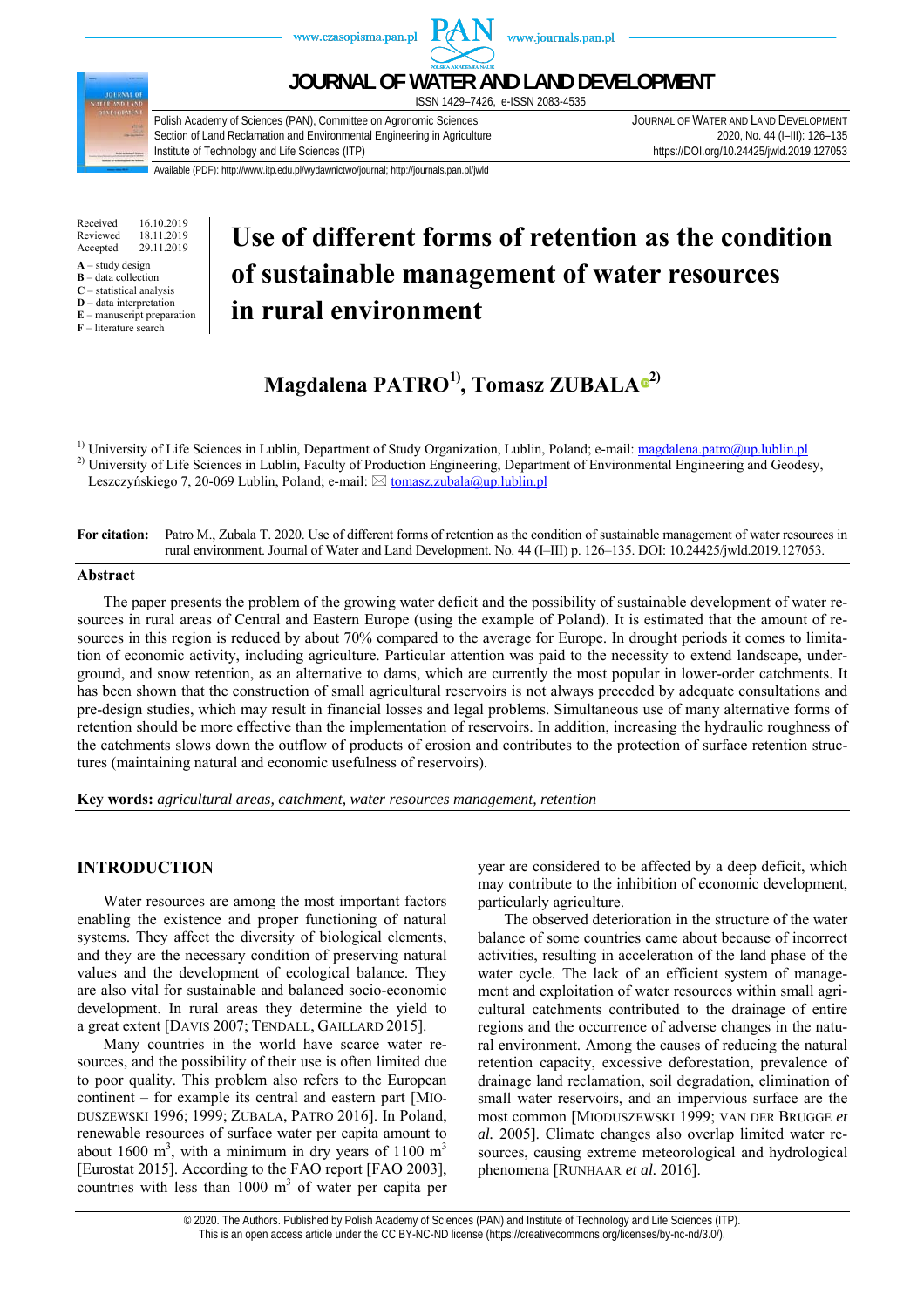The effects of water scarcity generally manifest themselves in the reduction of flows in streams, lowering of groundwater levels, loss of water in small water bodies and erosion intensity. Eliminating these risks is possible by collecting water in periods of its excess (e.g. winter melts) and using it in periods of deficiency (e.g. droughts in summer) [EEA 2012; MIODUSZEWSKI *et al.* 2014]. For this purpose, programmes for extending water retention were developed in some countries. Their assumptions are appropriate, but the implementation sometimes raises concerns.

The programme of small retention in Poland was launched in 1995 and consists of comprehensive activities in the field of water management of small agricultural catchments [Porozumienie… 1995]. Their basic aim is to improve, increase and use rationally water resources, taking into account both economic needs and environmental requirements. National programme assumed developing regional programmes of small retention, including the modernisation and construction of water storage facilities with a capacity of up to 5 mln  $m<sup>3</sup>$ . It also included the need to limit implementation of the drainage of wetlands, peatlands and forest areas. The assumptions are compatible with the demands of the EU Water Framework Directive [Directive 2000/60/EC].

Although there are many ways to increase the retention capacity of an agricultural basin, the managing authorities focus mostly on the construction of small dam reservoirs. Significant amounts of funding are allocated to activities in this field. In the framework of the Polish programme, storage of approximately 1 141 mln  $m<sup>3</sup>$  of water until 2015 was planned, mainly in reservoirs and dammed lakes. Results of the program of small retention in the middle of its duration  $(2007)$  amounted to 142 mln m<sup>3</sup> (12% of that planned) only [CSO 2008], while at the end of the period the retention increased by another 90 mln  $m<sup>3</sup>$  (8% of that planned) [CSO 2015]. This was due to insufficient financial expenditure and complicated formal procedures. The small increase of retained water at this time is also the result of poor utilisation of the possibility of retention drainage systems which are an important part of the infrastructure of agricultural land [KOWALEWSKI 2008; MIODU-SZEWSKI 2004].

Unfortunately, the authors' findings indicate that the implementation of water bodies is not always preceded by professional pre-design studies (general recognition of the basin, water quality, geotechnical and hydrogeological conditions etc.). This may result in further financial losses, examples of which are shown later in this article. Far too little attention is paid to the protection and development of water resources using alternative forms of retention. This is probably due to the lack of knowledge and experience in this field and the attachment to traditional methods.

### **MATERIAL AND METHODS**

The aim of our article is to demonstrate the main problems and popularisation of the sustainable development of water conditions by using many forms of retention simultaneously. These issues are of particular importance in the context of the growing water deficit in some regions of the

world. The analysis focuses on agricultural land, where water is a decisive factor in the size and quality of production. Considerable attention has been paid to the benefits of the development of less known types of water retention (including landscape, soil, and snow retention) – usually less expensive and easier to implement than the most popular retention tank. Examples of the effects of constructing dams on watercourses without carrying out appropriate pre-design studies were presented.

A significant part of the presented data comes from studies carried out in Poland as this part of Europe is characterised by extremely poor resources and growing water needs. In recent years an increase in interest in these phenomena has been observed, as a result of the need for making agriculture independent of weather conditions.

The article should also be a significant supplementation of knowledge of the problems of sustainable water management, an important source of information for agronomists, scientists in the field of water resources management and agricultural space planners.

#### **RESULTS AND DISCUSSION**

Water retention is considered one of the most important conditions to increase the disposable resources of the agricultural basin. The size and character of retention depend on a number of natural and anthropogenic factors. Its expansion is based mainly on complex activities, causing rapid conversion of surface runoff on much slower ground outflow and water storage in reservoirs. The hydrological effect of increased retention is to reduce the variability of water resources in time. In Polish literature water retention is classified in different ways. It is divided into natural and artificial, or controllable and uncontrollable. According to another classification – surface, landscape, soil, underground and snow measures are also distinguished (characteristics in the following chapters) [KOWA-LEWSKI 2003; MIODUSZEWSKI 1999].

Natural retention is conditioned by natural factors occurring in the area. The possibility of creating this retention as a result of technical activities is small – only to take actions aimed at its correction. Artificial retention is created as a result of human activities, which may include constructing new water retention structures as well as increasing existing natural retention [ŁABĘDZKI 1997; MIODU-SZEWSKI 1996].

A characteristic feature of controllable retention is the ability to dispose of water resources collected in different structures at any time. Reservoirs equipped with flow control devices are mentioned [DZIEWOŃSKI 1973; MIODU-SZEWSKI 2012]. Most types of retention mentioned in the literature, including very small water bodies, represent uncontrollable retention. According to MIODUSZEWSKI [1999], it is automatically functioning retention with a capacity that is difficult to determine. Increasing landscape and ground retention influences the change of water circulation in the catchment, lowers states of flooding in streams and increases low flows; however, this process cannot be controlled.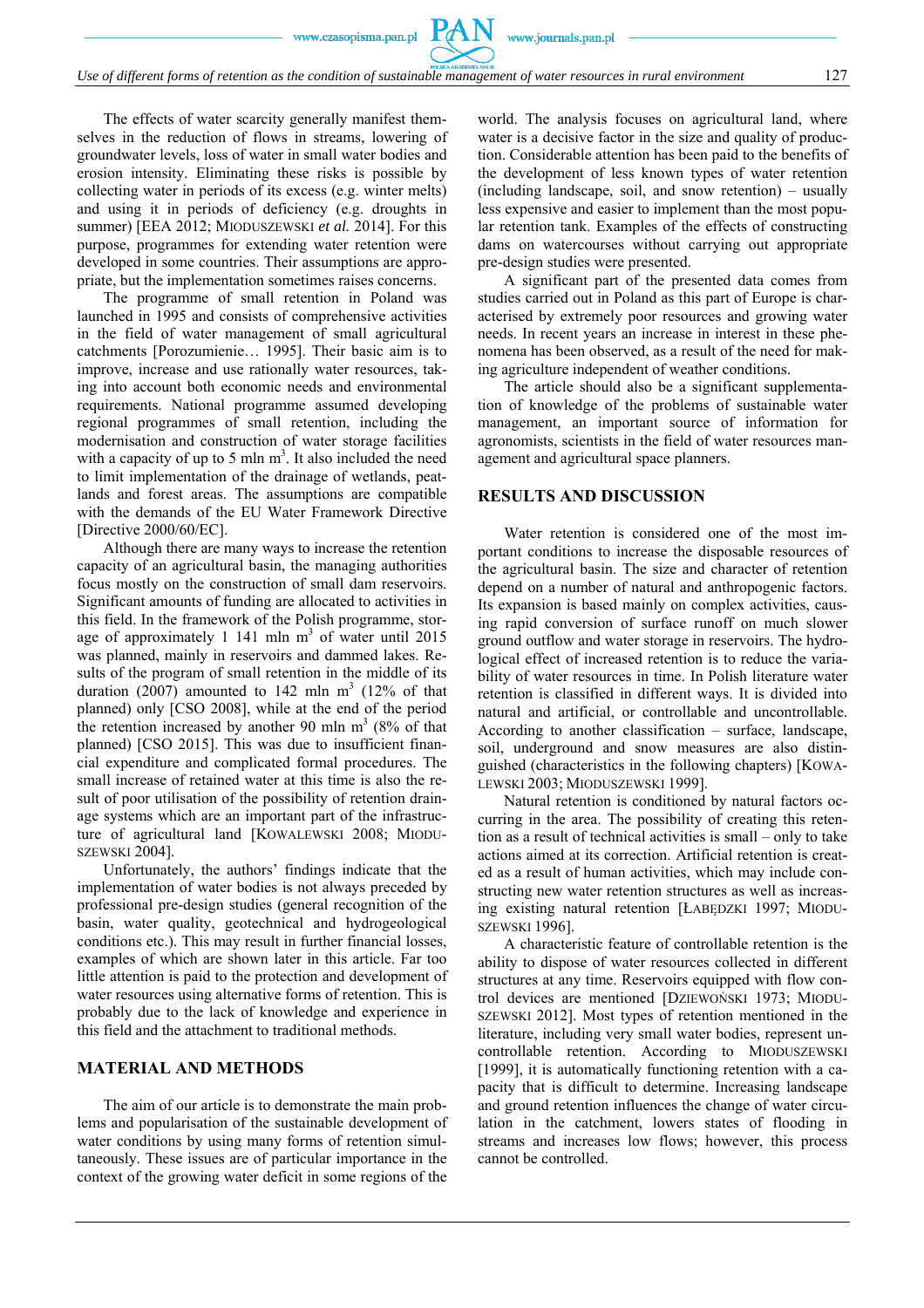#### **SURFACE MEASURES**

Retention of surface water is related to the instantaneous volume of water which is in river courses, artificial ditches, canals and various reservoirs – dug ponds, damming structures, debris dams etc. (Fig. 1) [MIODUSZEWSKI 1999; MUSHTAQ *et al.* 2007].



Fig. 1. Elements of surface water retention; source: own elaboration

Storing water in surface retention structures can significantly influence the improvement of the water balance of the agricultural basin. Many authors emphasize that the retention of water in reservoirs, canals and river backwaters increases the resources not only within them, but also in adjacent areas – including the increase of groundwater levels [WINTER 1999; ZUBALA 2005]. The use of small reservoirs to protect against erosion is increasingly common in agricultural areas. By slowing down the flow within the tank, the bed load and suspended material are stopped – including fertilizers. On the one hand, this phenomenon limits the storage space of the structure with time, on the other intensifies the processes of self-purification of water [FIENER *et al.* 2005; PATRO 2008].

The role of a single, small tank to increase water resources and protect against flooding, in contrast to a large water body, is relatively small. However, with a larger number of such tanks, located both along streams and watershed areas, their importance in improving the water conditions of the catchment is usually very high [KOWA-LEWSKI 2003; REINHARDT *et al.* 2011]. The presence of numerous micro-reservoirs determines an increase in the intensity of water exchange in the agricultural landscape. KĘDZIORA [2008] reports that at a wind speed of  $1 \text{ m} \cdot \text{s}^{-1}$ evaporation from the surface unit of a small tank is 24% higher than of a large tank (compared reservoirs covering an area of  $0.4$  and  $40.0 \text{ km}^2$ ). The intensification of the vertical exchange of water vapour eventually brings a benefit of increasing precipitation, especially in summer.

The correct water management within the drainage valley systems is of great importance to both agriculture and the protection of water resources. Such systems often include a large number of drainage or drainage-irrigation ditches and flow control structures. According to some authors, the basic premise of the operation of such systems should be the maximum possible utilisation of own waters. Adequately early closing of dams in spring (before ground water falls not more than a 12 centimetres below the ground surface) gives an opportunity to retain a large amount of water, supplying the needs of plants during their intensive growth [BRANDYK 1990]. MIODUSZEWSKI [2003] estimates that by controlling the outflow from the drainage network it is possible to store 50–70 mm of water including nutrients carried away from farmlands. Studies of NYC and POKŁADEK [2009] showed that the use of a regulated outflow in small valleys covered by permeable soils eliminates a shortage of water in excess of 150 mm. The authors point out that in conditions of limited water resources only a year-round control of damming can produce a beneficial effect of drainage.

Significant valley retention characterises flat and wide river valleys built from organic soils. Increasing retention is possible there by conducting activities delaying the flow of high waters. Among the most recommended solutions are: the creation of dry reservoirs in the river valley, allowing the flooding of poorly utilised agricultural polders (grasslands) by flood waters, making dikes and narrowings in the course of the river and its valley [MIODUSZEWSKI 2014; TRYBAŁA 1996]. These measures may be taken only if they do not cause any economic damage or have no negative effect on the environment as a result of prolonged flooding of the valley.

#### **SURFACE MEASURES – EXPANSION OF SMALL DAMMING STRUCTURES**

For various reasons, surface retention is associated most often with the retention of water in reservoirs. More and more small structures of such type are built in the rural regions of Central and Eastern Europe. Their main task is to increase the available water resources. However, they can perform different specific functions, e.g. economic, recreational, and ecological. Small dams are sometimes built spontaneously without solid consultations and preliminary research. Underestimation of existing environmental and economic conditions results in economic losses and legal problems. Two reservoirs (Dys and Czajki) built in the Lublin Upland (southeastern Poland) in recent years are presented as an example (Fig. 2). They are located in loess agricultural catchments – strongly exposed to water erosion. These areas are characterised by a variety of landforms. Significant relative heights and slopes are conducive to rapid surface run-offs. Intensive processes of ero-



Fig. 2. Location of the Dys and Czajki reservoirs; source: own elaboration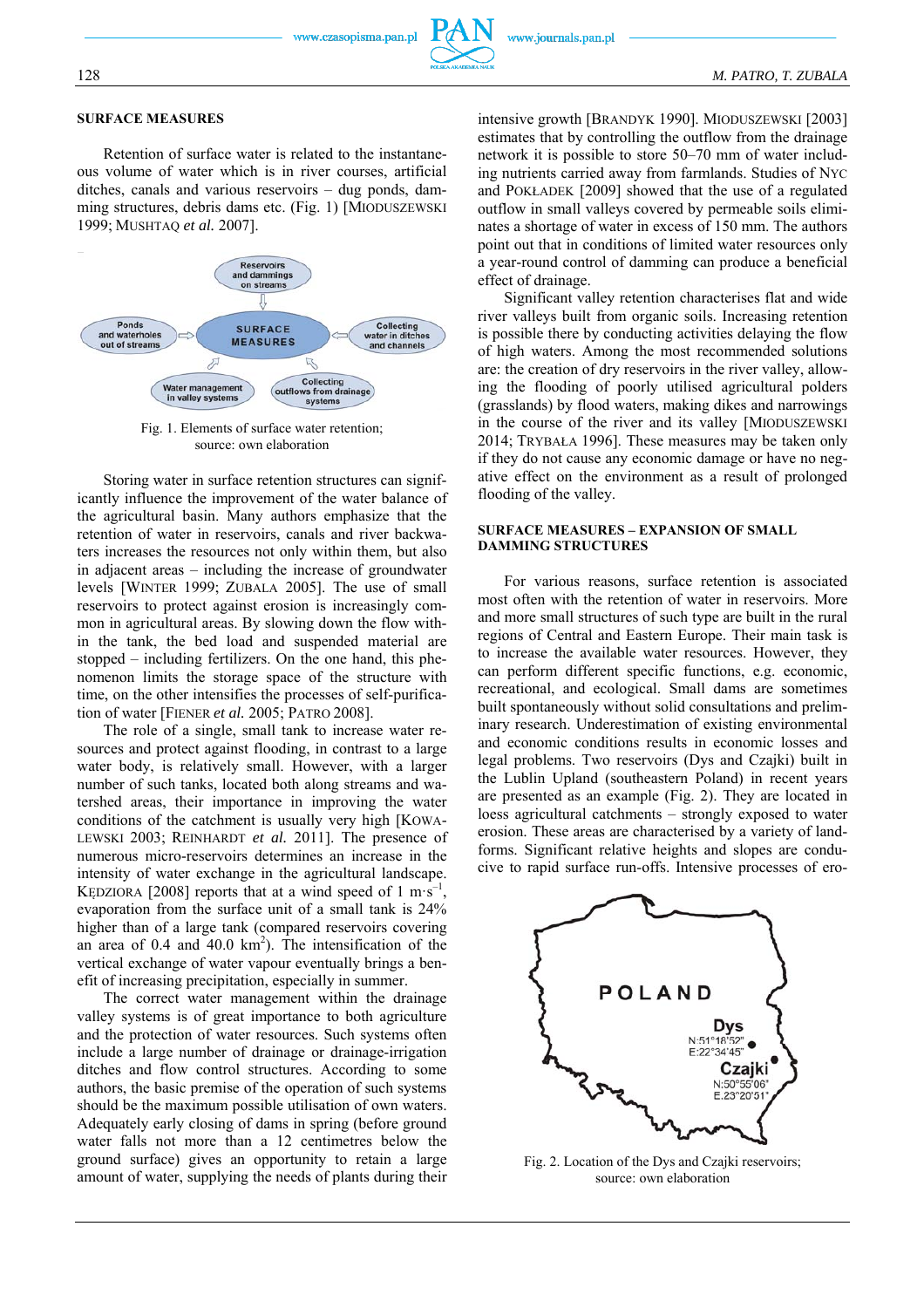sion are often intensified by improper layout of fields and ground roads. In many places, ploughing involves both steep slopes and valley bottoms in the vicinity of watercourses.

The first of the presented damming structures was built within the framework of the concept of the impoundment of the valley of the Ciemięga River. Initially a cascade of six structures was scheduled, but so far only one has been completed in the village of Dys. The area of the reservoir is 0.9 ha, the average depth  $-1.8$  m and the capacity  $$ about 17 thous.  $m^3$  (Schindler's ratio – surface catchment area/reservoir volume – 7235 m<sup>2</sup>·m<sup>-3</sup>). The tank is surrounded by dikes and there are no facilities to protect against silting (no settler and buffer zone) – Photo 1a. Observations were carried out in 2004–2007 [ZUBALA 2009]. River water supplying the reservoir was described as having unsatisfactory quality. Phosphates  $(PO<sub>4</sub><sup>3-</sup>)$  constitute a particular risk; the maximum concentration reached 1.7 mg $dm^{-3}$ . Also, relatively high values were recorded for nitrites  $(NO<sub>2</sub><sup>-</sup>)$  and oxygen demand  $(BOD<sub>5</sub>, COD<sub>Cr</sub>)$ . In a short time, agricultural pollutants accumulated in the water of the reservoir, which resulted in eutrophication and dieback (Photo 1b). The concentration of  $\overline{PO_4}^{3-}$  exceeded even 3 mg·dm<sup>-3</sup>. Intense rainfall and snowmelt runoffs carried large amounts of suspended solids into the reservoir (mainly the eroded soil material). The effectiveness of retaining the suspended solids sometimes reached 97%. Within a few years, the thickness of the sediment layer reached 0.5 m on average, which corresponds to nearly 30% of the initial depth of the reservoir (limitation of the usable capacity). Up to now, this small structure was reclaimed twice (including drying and removal of sediments).

The second reservoir was built on the Milutka stream in the village of Czajki in 2012. It is located within the Skierbieszowski Protected Landscape Area and was established in order to improve water management of the agricultural municipality of Kraśniczyn. The reservoir covers an area of 21.3 ha and its total capacity is approx. 342 thous.  $m^3$ ; the average water depth is 2 m (Schindler's ratio  $-85$  m<sup>2</sup>·m<sup>-3</sup>). It is supplied mainly from the current flow of the stream. Surface feeding occurs during snowmelt and heavy rainfall. Research carried out before the construction of the reservoir in 2009–2011 showed that the water quality in the Milutka stream was relatively good [PATRO 2013]. Indicators lowering water quality in respective periods were phosphates  $(PO<sub>4</sub><sup>3-</sup>)$  and iron  $(Fe<sup>+</sup>)$  with the maximum concentrations of respectively 5.5 and 1.1 mg·dm<sup>-3</sup>. In contrast, research into the quality of groundwater on the border of arable land and meadows showed very high concentrations of nutrients (mineral forms of nitrogen and phosphates), which indicates a large load of nitrogen and phosphorus introduced into the environment. Good water quality in the stream resulted from the use of the bottom of the valley as a meadow (green biogeochemical barrier). Research conducted after the construction of the reservoir indicates that the main threat is the direct vicinity of arable fields and pastures. Unfortunately, no buffer zones to protect the water body against inflow of pollutants were planned. In some places fields were ploughed up to the shoreline (Photo 2a). Before the tank was built, a thick layer of peat being a source of nutrients had been left at the valley bottom. In addition, the functioning of the reservoir was interrupted by the renovation of the earth dam (including the drain and overflow structure) six months after its construction and its partial disassembly in 2014 due to problems with dam stability and its unstable operation (Photo 2b). Currently, legal measures are undertaken to determine the responsibility for defective project performance.

The continuation of the programme to increase water retention requires accurate exploration of natural and economic conditions of individual agricultural catchments and providing anti-erosion protection. The majority of Polish agro-ecosystems are characterised by substantial simplification, resulting in the opening of matter cycles. Shifting nutrients contribute to the deterioration of the quality of surface water resources and to concomitant limitation of their availability [POWERS *et al.* 2014]. It is not accidental that Poland is a major supplier of pollutants into the Baltic Sea. It creates a concern that under the current pressure this process can lead to degradation of this water body in



Photo 1. The processes of eutrophication and overgrow of the reservoir Dys: a) water surface free of vegetation – two years after the removal of sediment – June 2004, b) total infesting of the reservoir by vegetation – November 2006 (phot. *T. Zubala*)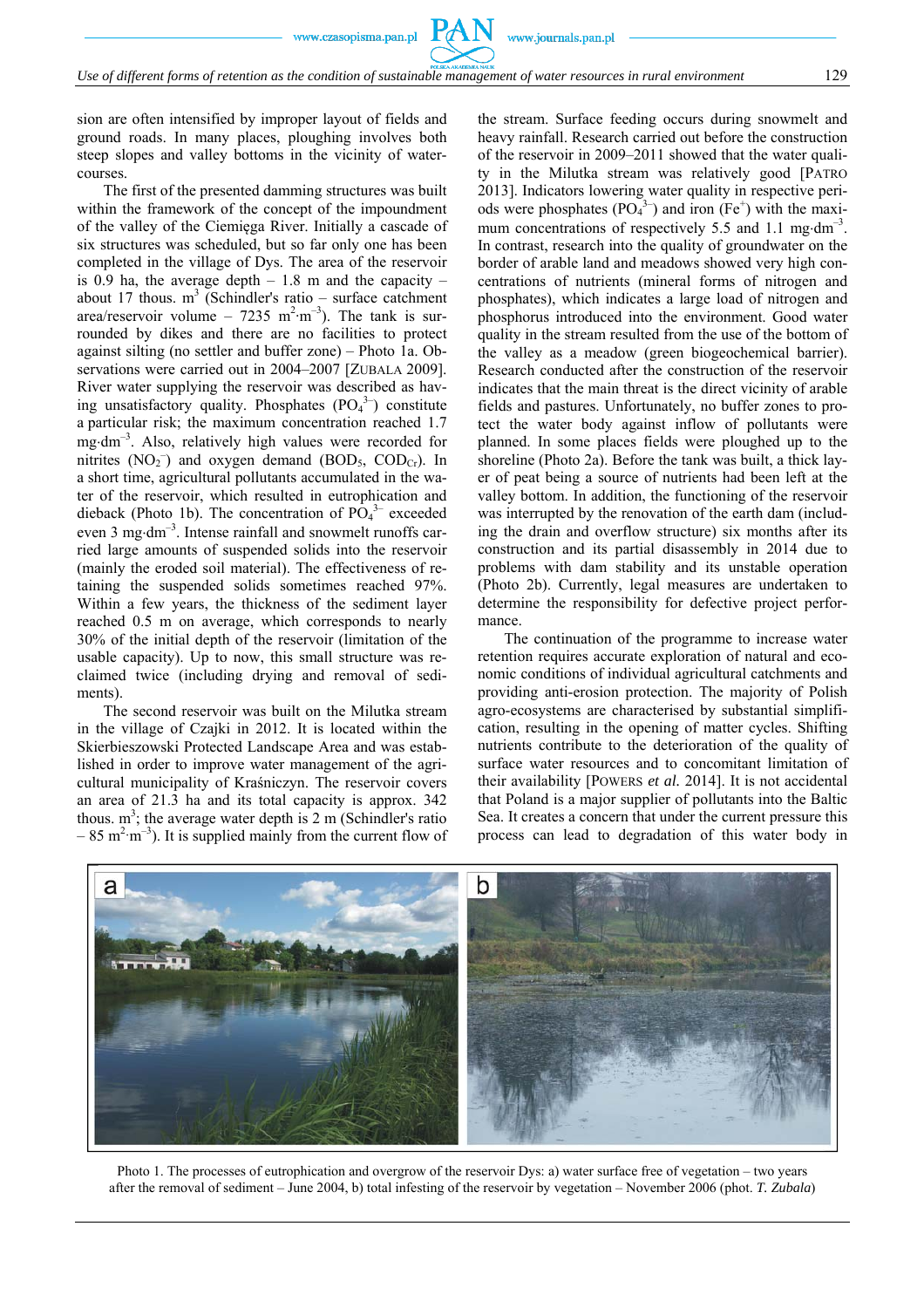



Photo 2. Operating and structural problems of the reservoir Czajki: a) crops coming to the shore – May 2013, b) oversized settling of the dam and disassembly of its central part (a thick layer of sediments on the bottom) – May 2015 (phot. *M. Patro*)

a short time [CONLEY 2012; HELCOM 2007]. In order to reduce the risk, it is necessary to introduce effective biogeochemical barriers against pollution – permanent grasslands or shelterbelts near watercourses and water reservoirs and grasslands in the line of periodic runoff [BORIN *et al.* 2010; ZUBALA, PATRO 2016]. PAVLIDIS and TSIHRINTZIS [2017] report that tree roots in agro-forestry systems are able to reduce nitrogen and phosphorus residues in soils from 20% up to 100%, have significant potential to reduce pesticides leaching and runoff, and simultaneously they provide additional benefits to the ecosystems, including erosion control, improvement of soil quality and enhancement of biodiversity.

In the slope valleys shallow reservoirs should be built as biofilters and storage facilities of soil material and water runoffs from the agricultural catchment area [PATRO 2008]. Protective measures that must be undertaken in order to protect the reservoirs should also result in developing landscape retention.

#### **LANDSCAPE MEASURES**

Landscape retention is closely linked to shaping and developing the area. Its size depends on the hydraulic roughness of the surface of the agricultural basin. Increasing landscape retention is associated with reducing surface runoff, usually resulting in increasing the volume of water infiltrating into soil [CHEN *et al.* 2010; FU *et al.* 2005]. Special attention should be paid to developing an appropriate system of crop fields, grasslands, shelterbelts, etc. In many cases, this means the necessity of redistribution of agricultural land and changes in their usage (Fig. 3).



Fig. 3. Elements of landscape water retention; source: own elaboration

Forests are of great importance to controlling the outflow of water from the basin. It has been shown that in a partly afforested catchment snowmelt and rainfall floods are delayed in time. This is explained by significant interception, slower melting of snow, high litter retention capacity as well as increased porosity and permeability of soils in the forest [BIEGER *et al.* 2015; SUN *et al.* 2006]. According to MIODUSZEWSKI [1999, 2003], the larger the wooded area of the catchment and the more natural character of the forest, the stronger the impact of the forest on the water cycle. The author emphasises the major role of forest planting in reducing floods in areas with large declines and poorly permeable soils.

An important activity to limit surface water runoff from agricultural lands with high relief is creating shelterbelts. Particularly important for the improvement of water resources in a basin is planting trees and shrubs in strips perpendicular to the direction of water flow. According to the literature, mid-field shelterbelts also favourably affect microclimate (increasing relative humidity, reducing potential evaporation) and increase the depth of snow and delay its melting in the spring [WĘGOREK 1985; WILUSZ, JAWORSKI 1960]. This all means that in an area of 1 ha covered with strips of trees up to  $300 \text{ m}^3$  more water soaks into the soil than in an open area (equivalent to 30 mm precipitation) [RYSZKOWSKI *et al.* 2003]. It was also shown that fields protected by shelterbelts evaporated less water than open fields (wind protection), although the evapotranspiration of trees is greater than that of fields. It gives a positive effect of increasing the intensity of an exchange of water vapour between the surface and the atmosphere, protecting water resources of arable land lying between belts of trees at the same time. The results obtained by VIAUD *et al.* [2005] confirm the conservation and reclamation importance of hedges on slopes. The authors suggest that this type of solution can act as an element to control surface runoff, reduce the frequency of floods and be a barrier against water erosion. The level of water saturation of the soil is more important here than the amount of precipitation.

An important role in reducing surface runoff is attributed to grasslands. It was found that water flows much more slowly in meadows than in arable lands, which is particularly visible in spring and autumn when the fields are not covered with vegetation. FIENER and AUERSWALD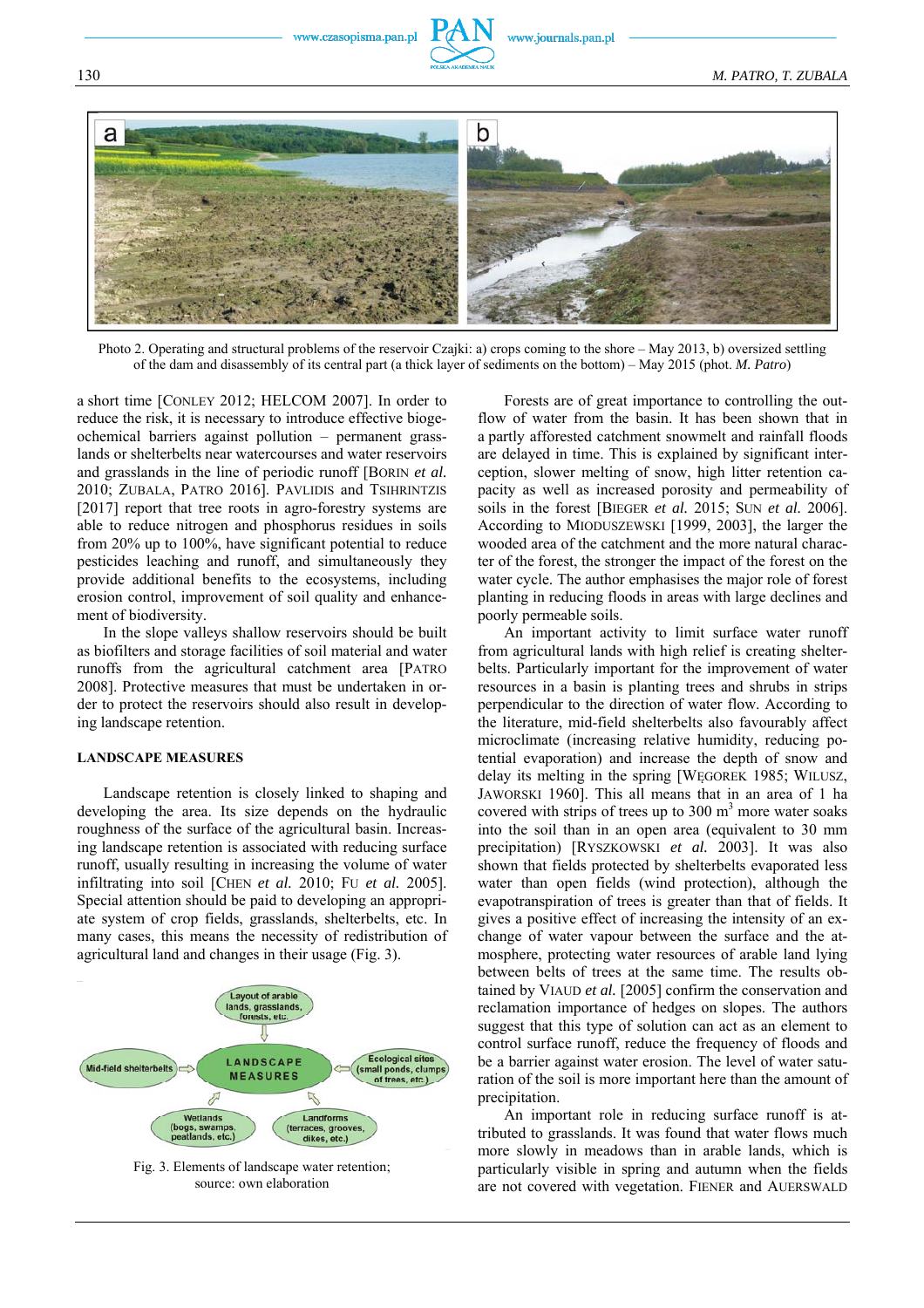[2006] have shown a great potential of sodded areas to reduce the volume of runoff, sediment and pollution from agricultural catchments. In the observation period the reduction of runoff and sediment delivery was 87 and 93% respectively. Under study conditions 70% of the total outflow and 68% of deposits was established in the period of February to April (seasonal phenomena).

In some cases, the arrangement of the agricultural road network accelerating or delaying runoff of rainwater on the surface of the land can be important. Field roads with ruts are normally zones of concentrated water runoff, even as a result of low intensity of rainfall. A flood wave forms particularly quickly when roads run in the direction of slopes, which also implies a high risk of erosion [BOARD-MAN, POESEN 2006; ORLIK, WĘGOREK 1995].

Peat bogs in river valleys and land depressions feature special retention capacity. According to MIODUSZEWSKI [1999, 2003], the presence of peatlands within the basin reduces the flow of high water as the result of slower outflow of floodplains. This is due to the high hydraulic roughness and surface retention of fluviogenic wetlands. It was established that when the proportion of the area of peat bogs in the whole catchment area is 10%, the flood wave is reduced by 30–40%.

Anti-erosion measures used on areas of high relief, in addition to their essential function of limiting soil washouts, also have a positive impact on water resources – reducing the flow of water on the surface of the land. Therefore, any measures to prevent erosion, e.g. terracing of slopes, ploughing along contour lines, using after-crops, introducing mid-field shelterbelts, and creating settling tanks are actions to improve water conditions in the area [BOARDMAN, POESEN 2006; ORLIK, WĘGOREK 1995].

DRUŻKOWSKI [2001] draws attention to the need to take comprehensive action to reduce the dynamics of water circulation in areas of high relief. Converting a part of existing agricultural lands into forests, increasing the area of pastures and meadows, restoring the natural character of valleys, and performing small land improvement facilities are mentioned.

#### **SOIL MEASURES**

Soil retention is associated with the ability of soil to retain a part of rainwater in the soil pores in the unsaturated zone (above the groundwater level). The capacity of this form of retention depends on the type, particle size distribution, structure and actual moisture of the soil. These characteristics can be improved by appropriate measures (Fig. 4) [RONG *et al.* 2017; TRYBAŁA 1996].

It is the consensus that improvement in the structure of both heavy and light soils increases their capacity to retain water, at the same time causing improvement in moisture conditions for crops. Proper agrotechnical measures, the use of organic fertilizers, and other activities increasing the content of humus combine to create a crumb soil structure, and thus lead to an increase of potential water resources in the soil [KUDUK 1985; WANKE 1993]. Studies of some authors have shown that an increase of 1% in the content of



www.journals.pan.pl

Fig. 4. Elements of soil water retention; source: own elaboration

humus in 1 m of soil layer corresponds to the increment of water retention of about 35 mm [RYSZKOWSKI *et al.* 2003]. If this increase is related only to the arable layer (30 cm) the increase in the retention capacity will amount to 10 mm – on one hectare of arable lands a one-time increase of retained water of  $100 \text{ m}^3$  could be obtained. According to TRYBAŁA [1996], loosening of the arable layer causes a significant increase in total porosity and water capacity of the soil, which speeds up the absorption of water. As a result of conducted experiments an increase in total porosity from 36 to 48% was obtained, bumping the capillary capacity of the soil by 4%. MIODUSZEWSKI [1999] estimates that under favourable conditions appropriate measures could increase the retention capacity of the soil by about 20–50 mm. Assuming that in half of Polish agricultural areas (approximately 10 mln ha) the retention would be increased only by 20 mm; additional storage in the soil of about 2  $km<sup>3</sup>$  of water would be possible. It is the size that counts in the water balance of the country in relation to existing possibilities of storing water in artificial reservoirs, as well as in relation to the volume of water flowing out to the sea during the year. BYCZKOWSKI [1999] emphasizes, however, that an increase in the retention capacity of sandy soil (groundwater recharge areas) connected to the conduct of crops with larger evapotranspiration (including afforestation) can cause a reduction in groundwater recharge, and thus the depletion of its resources. This is due to the fact that most of the precipitation is retained in the aeration zone, and then absorbed by plants. On the other hand, SHE *et al.* [2014] point out that the introduction of vegetation can be helpful in preventing soil erosion. However, the wrong choice of species and their inappropriate density can sometimes lead to deepening water shortages and ground overdrying (evapotranspiration). In experiments it was determined that the total loss of water from semi-natural grasslands of loess catchments was close to the amount of rainfall, which significantly reduced the outflow from the catchment [SHE *et al.* 2014].

On heavy soils, poorly permeable and compacted, it is recommended to conduct agro-melioration involving deep loosening. Research by BAUMHARDT *et al.* [2008] showed that appropriately carried out agro-melioration works can improve soil structure, increase the water conductivity and eliminate poorly permeable interbeddings inhibiting the vertical flow of water. The role of agro-melioration in this case is dual: to increase retention of the soil and facilitate the flow of water to aquifers.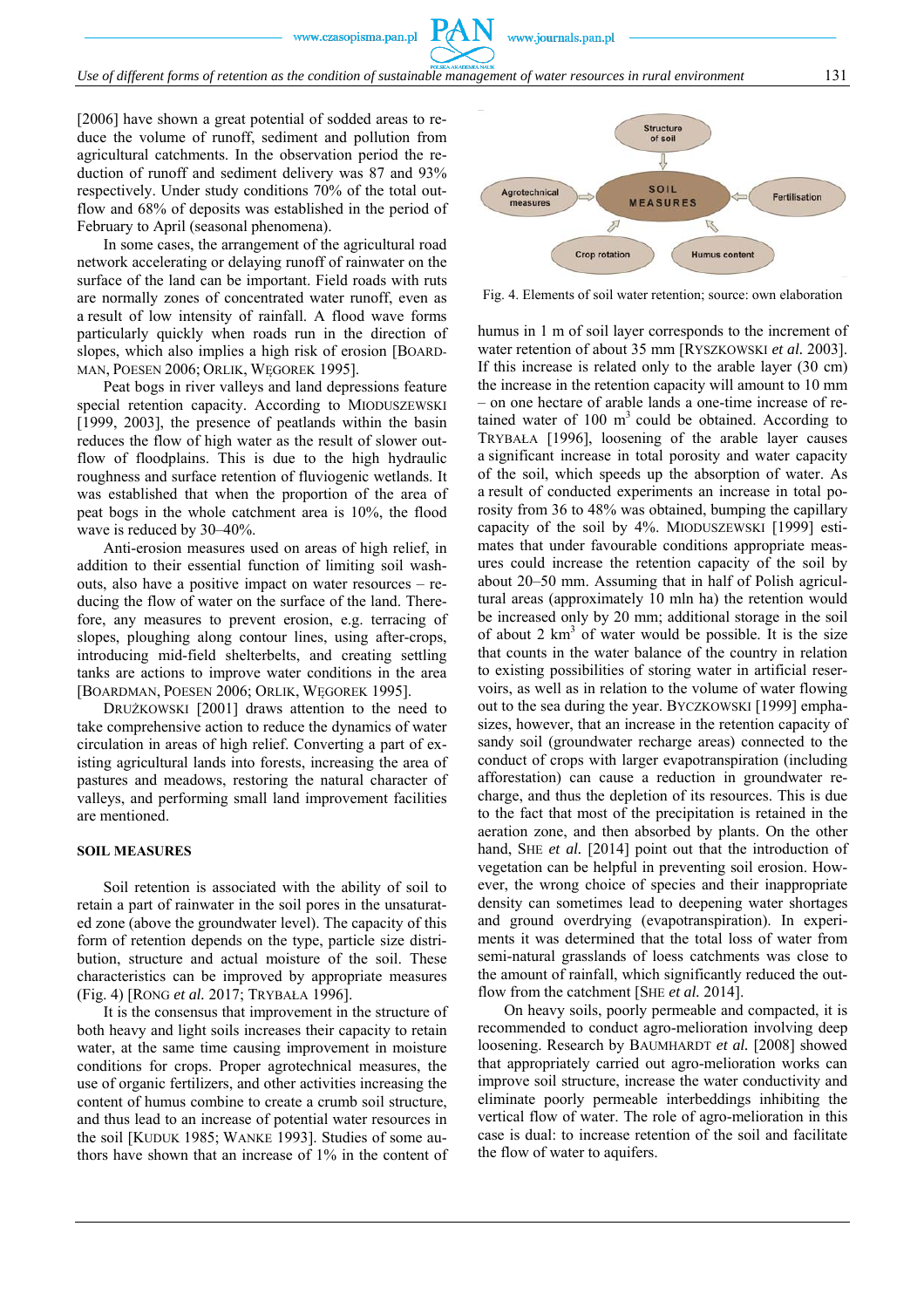#### **UNDERGROUND MEASURES**

Retention of groundwater arises from the ability of aquifers to store water in the saturated zone. The resources of these waters depend on the geological structure and the volume of infiltration (Fig. 5). Underground tanks are considered as the least unreliable and the most effective protection of agricultural water resources, because with increasing depth of the water table evaporation losses decrease [CHEŁMICKI 2002; YANG *et al.* 2015].



Fig. 5. Elements of underground water retention; source: own elaboration

The increase in supplying aquifers, thereby increasing resources of groundwater can be observed when actions are taken to reduce runoff and accelerate infiltration (e.g. increasing the permeability of soil, destroying poorly permeable layers). According to MIODUSZEWSKI [2003], implementing low dikes or grooves along contours can be a simple and effective measure, e.g. on the line of balks – also used as protection against erosion.

The presence of a drainage system has a high impact on the water conditions of the area. Agricultural drainage accelerates the outflow of excess water in a spring and after the precipitation, thereby allowing starting agrotechnical operations earlier and extending the growing season. In many cases, drains shed not only a harmful excess of water, but needlessly reduce water resources which could be used by the plants at a later date. Therefore, using devices to control the outflow of a drainage network is considered advisable [MUMA *et al*. 2016; TRYBAŁA 1996]. Research of KOSTRZEWA *et al*. [1998] showed that damming of water in drainage wells may even cause a threefold increase in the supply of water in sandy soils (raising ground water level by 20–30 cm compared with drainage watersheds without damming structures).

When there is a need for a rapid renewal of groundwater resources, artificial feeding is sometimes used. CHEŁ-MICKI [2002] gives two examples of such enrichment: injection using infiltration wells and infiltration using infiltration pools. In the process of artificial feeding, flood water can be used in areas where thick ground occurs, characterised by good permeability. Infiltration devices, due to high investment and operating costs, are used rarely and mainly in order to supply drinking water. However, in favourable geological conditions they can also be applied to increase groundwater resources in small agricultural catchments [MIODUSZEWSKI 1999].

According to some authors, techniques of artificial feeding combined with the collecting of water are the key

to the sustainable management of groundwater. These methods are considered to be particularly cost-effective and easy to implement in alluvial aquifers. The increase of groundwater resources takes place using the existing surface water resources – including increasing the flow of a river, feeding by irrigation and drainage [JHA *et al.* 2009].

KEILHOLZ *et al.* [2015] carried out a hydrological study to evaluate the total water cycle in agricultural area, with particular reference to groundwater replenishment and the impact of agricultural irrigation on the riparian natural vegetation. The results show that natural flooding is the major contributor to groundwater recharge. There is also a close interaction between irrigated agricultural lands and adjacent natural vegetation for groundwater levels and salinity up to 300 m away from the fields.

#### **SNOW MEASURES**

Issues related to water retention in snow have been studied by few scientists. Some of them show a great similarity between the retention curve of snow and sand so standard models of soil physics are used in studies [YA-MAGUCHI *et al.* 2010]. A strong relationship between the size of retention and size of snow particles was identified. Another parameter which influences the hydraulic permeability of snow is its density [JORDAN *et al.* 1999].

Snow retention in rural areas stems from the accumulation of snow in winter and the use of water contained in it during periods of expected drought (melting control). Favourable conditions for local snow accumulation occur near rows of trees and shrubs, and fences. It is also recommended to heap snow using snow ploughs (creating piles) in shady places. Melting can be delayed by firming and covering snow with insulating materials (straw, reed, and sawdust). On the other hand, acceleration of melting is possible by covering snow with dark materials (ash, crumbled peat, organic fertilizer) which absorb solar radiation (Fig. 6). According to some authors, the use of snow retention is particularly appropriate during winters with poor snowfall [CHEŁMICKI 2002; MIODUSZEWSKI 2003].



Fig. 6. Elements of snow retention; source: own elaboration

#### **CONCLUSIONS**

Poor water resources in some agricultural regions of Europe and the growing demand for water indicate the necessity for its economical use and fulfilment of protection tasks – both in terms of quantity and quality. An important element of sustainable water management includes activities in the field of retention. Their role is to protect against extreme hydrological events with simultaneous improve-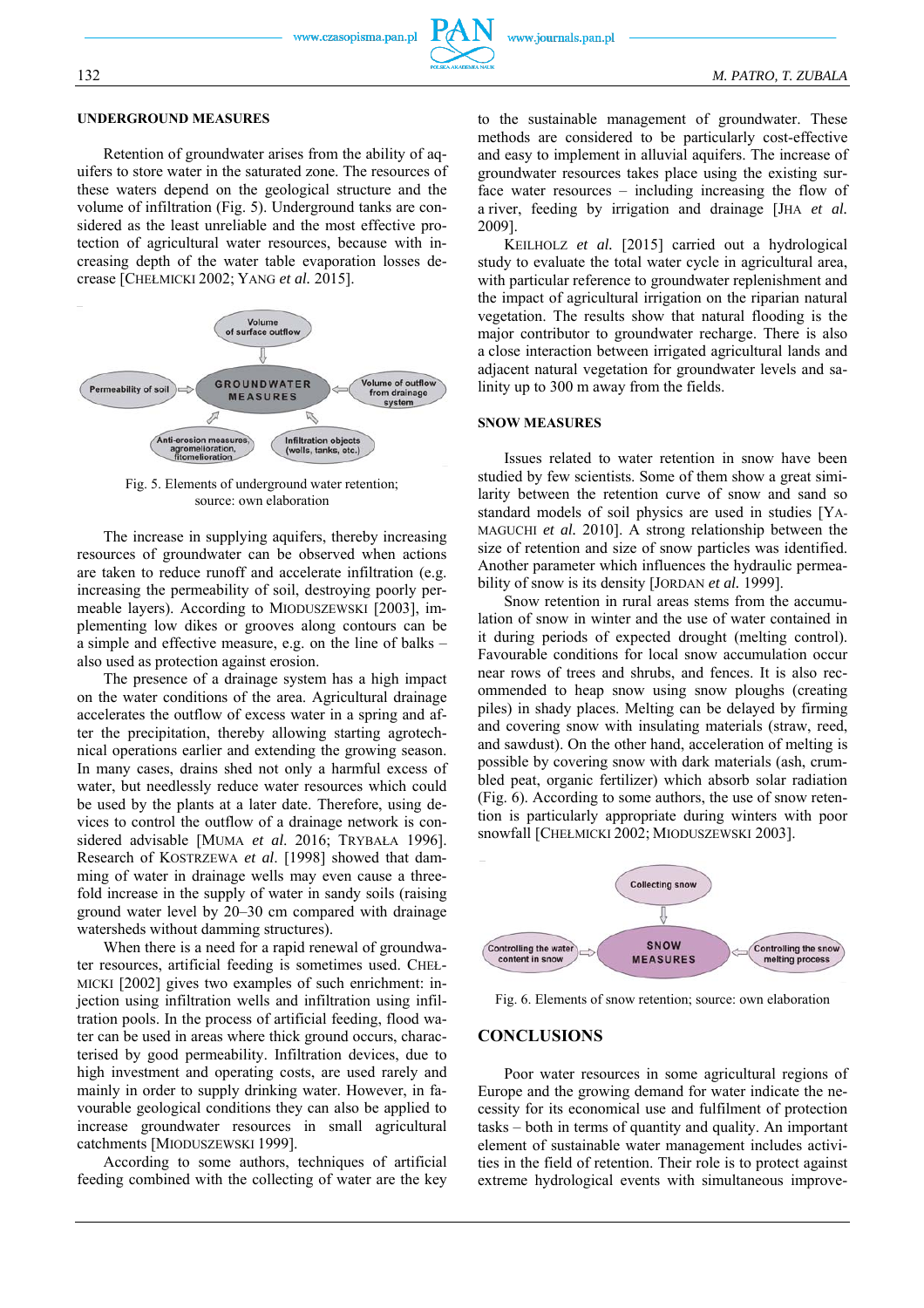ment of natural values. Controlling retention should take place in areas used in various ways, but it is the most urgent task in rural areas where the biggest water deficit in drought periods is noticeable. Therefore, rural areas should not be considered solely as a place where economic processes are implemented (plant and animal production) – all measures regulating the local water cycle should also be undertaken (increasing disposable water resources).

Many types of water retention can be differentiated, but it is an accepted classification and often the impact on one form causes changes to another one. For example, changes in landscape retention (hydraulic roughness of catchment area) may change soil retention. The introduction of mid-field shelterbelts or the afforestation of arable lands affects the size of interception, evapotranspiration and the characteristics of the soil profile, and thus retention properties of the soil. On the other hand, increasing the retention of surface water by building reservoirs or damming water in ditches, automatically increases the groundwater resources of the adjacent areas, changes the hydrological regime of the watercourse and alters local aquatic and terrestrial ecosystems.

Selection of measures of water retention in the catchment should result from the potential ability of the area to store water and the real possibility of supplying it with water, so the accurate recognition of natural and economic conditions (relationships between elements of the environment, land use planning, natural and man-made hazards) is necessary before undertaking projects to improve the structure of the water balance. All activities should also take into account the need to preserve the biological diversity and balance of agroecosystems in the basin and the protection and improvement of natural values of the agricultural landscape.

Although, water retention can be increased in many different ways, in countries such as Poland, the construction of dams on watercourses is still a preferred solution. Unfortunately, sometimes the implementation of such structures is not preceded by adequate consultations and pre-design studies (this concerns mainly micro-catchments), which results in financial losses and legal problems. Far too little attention is paid to the protection and development of water resources with the use of alternative forms of retention. This is probably due to the lack of knowledge and experience in this field and the attachment to traditional methods. The big problem is the underestimation of solutions reducing the outflow of agricultural pollutants and erosion products from the catchment. In many places the improper layout of fields and dirt roads is visible, and ploughing reaches directly the shorelines. Consequently, in the newly constructed reservoirs the rapid accumulation of nutrients and sediments can occur, which significantly limits their economic usefulness and deteriorates operating conditions.

Further implementation of programmes for improving retention requires more detailed recognition of natural and economic conditions in specific agricultural catchments and the introduction of biogeochemical barriers. The introduction of permanent turf grass cover or shelterbelts near watercourses and water reservoirs, and grasslands in the

line of periodical runoff will increase the roughness of the hydraulic basin and improve landscape retention. Such solutions should provide a good alternative to the reservoirs.

#### **ACKNOWLEDGMENTS**

This article is also an expression of the authors' deep appreciation for the recently deceased Professor Waldemar Mioduszewski – an indisputable scientific authority and specialist in the field of water management. Many solutions were proposed, which are consistent with the concepts presented in the works of this outstanding scientist.

#### **REFERENCES**

- BAUMHARDT R.L., JONES O.R., SCHWARTZ R.C. 2008. Long-term effects of profile-modifying deep plowing on soil properties and crop yield. Soil Science Society of America Journal. Vol. 72. Iss. 3 p. 677–682. DOI 10.2136/sssaj2007.0122.
- BIEGER K., HÖRMANN G., FOHRER N. 2015. The impact of land use change in the Xiangxi Catchment (China) on water balance and sediment transport. Regional Environmental Change. Vol. 15. Iss. 3 p. 485–498. DOI 10.1007/s10113- 013-0429-3.
- BOARDMAN J., POESEN J. 2006. Soil erosion in Europe. Chichester. Wiley. ISBN 0-470-85910-5 pp. 855.
- BORIN M., PASSONI M., THIENE M., TEMPESTA T. 2010. Multiple functions of buffer strips in farming areas. European Journal of Agronomy. Vol. 32. Iss. 1 p. 103–111. DOI 10.1016/j.eja. 2009.05.003.
- BRANDYK T. 1990. Podstawy regulowania uwilgotnienia gleb dolinowych [The basics of moisture control in valley soils]. Rozprawy Naukowe i Monografie. Warszawa. SGGW. ISBN 83-00-02644-4 pp. 120.
- BYCZKOWSKI A. 1999. Hydrologia [Hydrology]. Vol. 2. Warszawa. SGGW. ISBN 83-7244-069-7 pp. 356.
- CHEŁMICKI W. 2002. Woda zasoby, degradacja, ochrona [Water – resources, degradation, protection]. Warszawa. Wydaw. Nauk. PWN. ISBN 978-83-0113-557-7 pp. 308.
- CHEN L., WANG J., WEI W., FU B., WU D. 2010. Effects of landscape restoration on soil water storage and water use in the Loess Plateau Region, China. Forest Ecology and Management. Vol. 259. Iss. 7 p. 1291–1298. DOI 10.1016/j.foreco. 2009.10.025.
- CONLEY D.J. 2012. Ecology: save the Baltic Sea. Nature. Vol. 486 p. 463–464. DOI 10.1038/486463a.
- CSO 2008. Environment 2008. Statistical information and elaborations. Warsaw. Central Statistical Office. ISSN 0867-3217 pp. 556.
- CSO 2015. Environment 2015. Statistical information and elaborations. Warsaw. Central Statistical Office. ISSN 0867-3217 pp. 565.
- DAVIS M. 2007. Integrated water resource management and water sharing. Journal of Water Resources Planning and Management. Vol. 133. Iss. 5 p. 427–445. DOI 10.1061/(ASCE) 0733-9496(2007)133:5(427).
- Directive 2000/60/EC of the European Parliament and of the Council of 23 October 2000 establishing a framework for Community action in the field of water policy.
- DRUŻKOWSKI M. 2001. The influence of natural and humanrelated factors on the water circulation in the Carpathian Foothills (southern Poland). Water Resources Management. Vol. 15. Iss. 2 p. 93–108. DOI 10.1023/A:1012502702064.
- DZIEWOŃSKI Z. 1973. Rolnicze zbiorniki retencyjne [Agricultural retention reservoirs]*.* Warszawa. PWN pp. 348.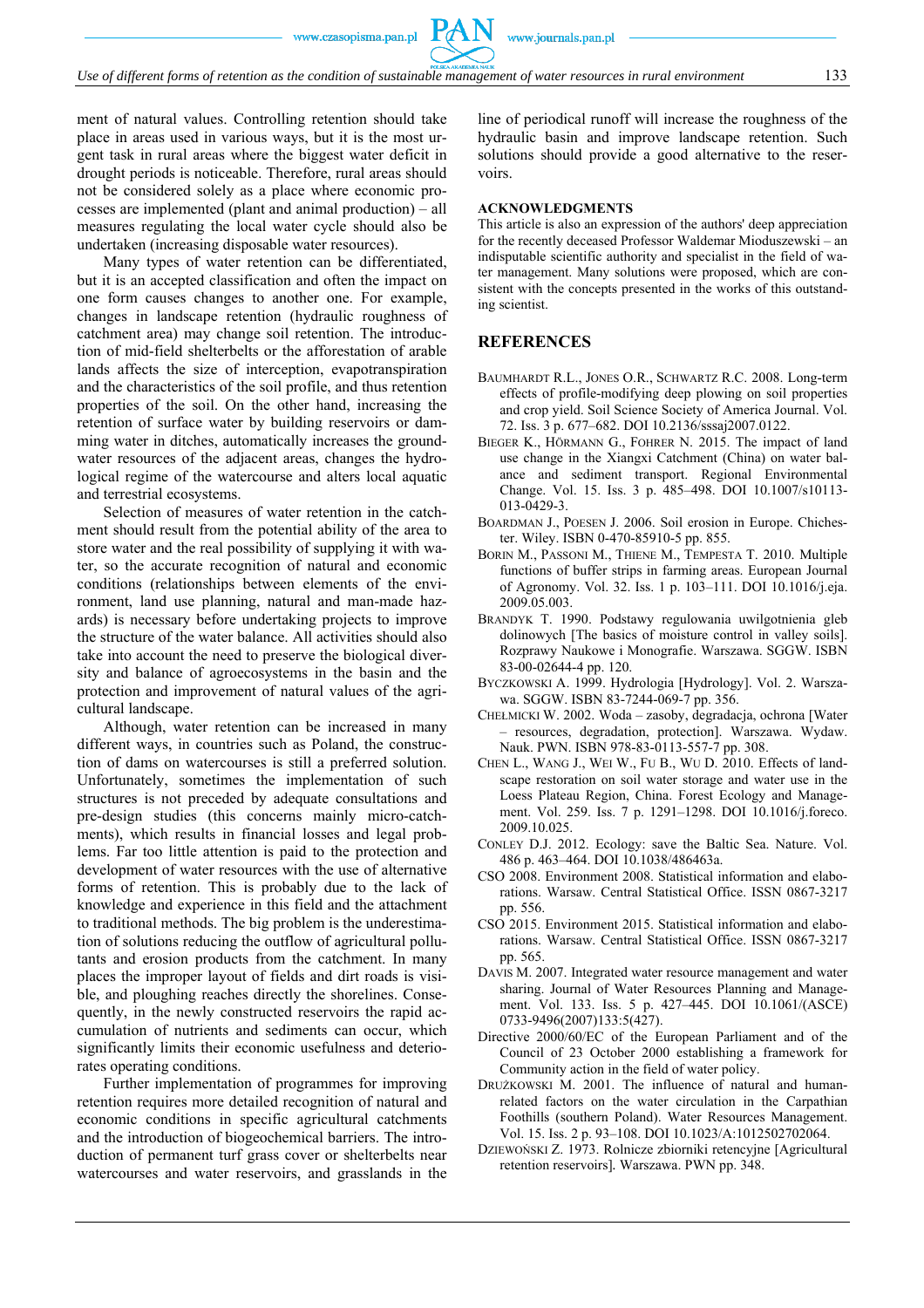

- EEA 2012. European waters current status and future challenges. Synthesis. EEA Report. No 9. Luxembourg. Publications Office of the European Union, European Environment Agency pp. 52.
- Eurostat 2015. Water statistics [online]. Eurostat yearbook. European Commission. [Access 01.12.2016]. Available at: http://ec.europa.eu/eurostat/statistics-explained/index.php/ Water\_statistics
- FAO 2003. Review of world water resources by country. Water Report 23, FAO Corporate Document Repository. Rome. Food and Agriculture Organization of the United Nations pp. 127.
- FIENER P., AUERSWALD K., WEIGAND S. 2005. Managing erosion and water quality in agricultural watersheds by small detention ponds. Agriculture, Ecosystems and Environment. Vol. 110 p. 132–142. DOI 10.1016/j.agee.2005.03.012.
- FIENER P., AUERSWALD K. 2006. Seasonal variation of grassed waterway effectiveness in reducing runoff and sediment delivery from agricultural watersheds in temperate Europe. Soil and Tillage Research. Vol. 87 p. 48–58. DOI 10.1016/j.still. 2005.02.035.
- FU B.-J., ZHAO W.-W., CHEN L.-D., LIU Z.-F., LÜ Y.-H. 2005. Eco-hydrological effects of landscape pattern change. Landscape and Ecological Engineering. Vol. 1 p. 25–32. DOI 10.1007/s11355-005-0001-5.
- HELCOM 2007. Baltic Sea Action Plan. HELCOM Ministerial Meeting in Krakow, Poland, November 15, 2007. [Access 01.12.2015]. Available at: http://www.helcom.fi
- JHA M.K., KAMII Y., CHIKAMORI K. 2009. Cost-effective approaches for sustainable groundwater management in alluvial aquifer systems. Water Resources Management. Vol. 23. Iss. 2 p. 219–233. DOI 10.1007/s11269-008-9272-6.
- JORDAN R.E., HARDY J.P., PERRON JR. F.E., FISK D.J. 1999. Air permeability and capillary rise as measures of the pores structure of snow: an experimental and theoretical study. Hydrological Processes. Vol. 13 p. 1733–1753. DOI 10.1002/ (SICI)1099-1085(199909)13:12/13<1733::AID-HYP863> 3.0.CO;2-2
- KEILHOLZ P., DISSE M., HALIK Ü. 2015. Effects of land use and climate change on groundwater and ecosystems at the middle reaches of the Tarim River using the MIKE SHE integrated hydrological model. Water. Vol. 7 p. 3040–3056. DOI 10.3390/w7063040.
- KĘDZIORA A. 2008. Podstawy agrometeorologii [Fundamentals of agrometeorology]. Poznań. PWRiL. ISBN 978-83-0901-040-1 pp. 380.
- KOSTRZEWA S., PŁYWACZYK A., PĘCZKOWSKI G., BOGACZ A. 1998. Gospodarka wodna gleb lekkich na iłach pylastych w warunkach regulowanego odpływu wody z sieci drenarskiej [Water economy of light soils on the silts under conditions of controlled water runoff from draining system]. Zeszyty Problemowe Postępów Nauk Rolniczych. Z. 458 p. 219–230.
- KOWALEWSKI Z. 2003. Wpływ retencjonowania wód powierzchniowych na bilans wodny małych zlewni rolniczych [The effect of surface retention on the water balance of small agricultural catchments]. Woda-Środowisko-Obszary Wiejskie. Rozprawy Naukowe i Monografie. Nr 6. ISBN 83-88763-31- 8 pp. 126.
- KOWALEWSKI Z. 2008. Actions for small water retention undertaken in Poland. Journal of Water and Land Development. No. 12 p. 155–167. DOI 10.2478/v10025-009-0012-y.
- KUDUK C. 1985. Wpływ nawożenia korą sosnową na początkowe fazy wzrostu pszenicy i właściwości gleby lekkiej [Effect of fertilization with pine bark in initial wheat growth phases and on properties of light soil]. Roczniki Gleboznawcze. T. 36. Nr 4 p. 43–52.
- ŁABĘDZKI L. 1997. Funkcje i efekty małej retencji wodnej na obszarach rolniczych w świetle programu małej retencji dla województwa bydgoskiego [Functions and effects of small water retention in agricultural areas in the aspect of small retention program for the Bydgoszcz province]. Materiały Seminaryjne. Nr 39. Falenty. Wydaw. IMUZ p. 38–45.
- MIODUSZEWSKI W. 1996. Gospodarowanie zasobami wodnymi w krajobrazie rolniczym. W: Ochrona i zrównoważony rozwój środowiska wiejskiego [Management of water resources in agricultural landscape. In: Protection and sustainable development of a rural environment]. Eds. T. Brandyk, P. Hewelke. Warszawa. SGGW pp. 93–103.
- MIODUSZEWSKI W. 1999. Ochrona i kształtowanie zasobów wodnych w krajobrazie rolniczym [Conservation and shaping of water resources in the agricultural landscape]*.* Falenty. IMUZ. ISBN 83-85735-79-8 pp. 165.
- MIODUSZEWSKI W. 2003. Mała retencja. Ochrona zasobów wodnych i środowiska naturalnego. Poradnik [Small retention. Protection of water resources and natural environment. Guide]. Falenty. IMUZ. ISBN 83-88763-24-5 pp. 49.
- MIODUSZEWSKI W. 2004. Gospodarowanie zasobami wodnymi w aspekcie wielofunkcyjnego rozwoju obszarów wiejskich [Water resources management in view of multifunctional development of rural areas]. Woda-Środowisko-Obszary Wiejskie. T. 4. Z. 1 (10) p. 11–29.
- MIODUSZEWSKI W. 2012. Small water reservoirs their function and construction. Journal of Water and Land Development. No. 17 p. 45–52. DOI 10.2478/v10025-012-0032-x.
- MIODUSZEWSKI W. 2014. Small (natural) water retention in rural areas. Journal of Water and Land Development. No. 20 p. 19– 29. 10.2478/jwld-2014-0005.
- MIODUSZEWSKI W., QUERNER E.P., KOWALEWSKI Z. 2014. The analysis of the impact of small retention on water resources in the catchment. Journal of Water and Land Development. No. 23 p. 41–51. DOI 10.1515/jwld-2014-0028.
- MUMA M., ROUSSEAU A.N., GUMIERE S.J. 2016. Assessment of the impact of subsurface agricultural drainage on soil water storage and flows of a small watershed. Water. 8 (326) p. 1– 21. DOI 10.3390/w8080326.
- MUSHTAQ S., DAWE D., LIN H., MOYA P. 2007. An assessment of collective action for pond management in Zhanghe Irrigation System (ZIS), China. Agricurtular Systems. Vol. 92. Iss. 1–3 p. 140–156. DOI 10.1016/j.agsy.2006.03.003.
- MUSIEROWICZ A. 1968. Gleboznawstwo ogólne [General soil science]. Warszawa. PWRiL pp. 543.
- NYC K., POKŁADEK R. 2009. Eksploatacja systemów melioracyjnych podstawą racjonalnej gospodarki wodnej w środowisku przyrodniczo-rolniczym [Operation of land melioration systems as a foundation of water management in the naturalagricultural environment]. Monografie 70. Współczesne Problemy Inżynierii Środowiska 14. Wrocław. Wydaw. Uniwersytetu Przyrodniczego. ISBN 978-83-60574-69-0 pp. 87.
- ORLIK T., WĘGOREK T. 1995. Zagrożenie erozyjne w zlewni rzeki Ciemięgi i koncepcja przeciwdziałania. W: Proekologiczne zagospodarowanie zlewni rzeki Ciemięgi [Erosive threat in the Ciemięga river catchment and the concept of prevention. In: The ecological development of Ciemięga River basin]. Eds. T. Orlik, Z. Michalczyk, W. Grodzieński. Lublin. Wydaw. AR pp. 51–63.
- PATRO M. 2008. Influence of in-field retention reservoirs on soil outflow from a catchment. Annals of Warsaw University of Life Sciences – SGGW, Land Reclamation. No. 39 p. 103– 109. DOI 10.2478/v10060-008-0010-9.
- PATRO M. 2013. Roles and threats of the small retention reservoir Czajki. Teka Komisji Ochrony i Kształtowania Środowiska Przyrodniczego. Vol. 10 p. 284–290.